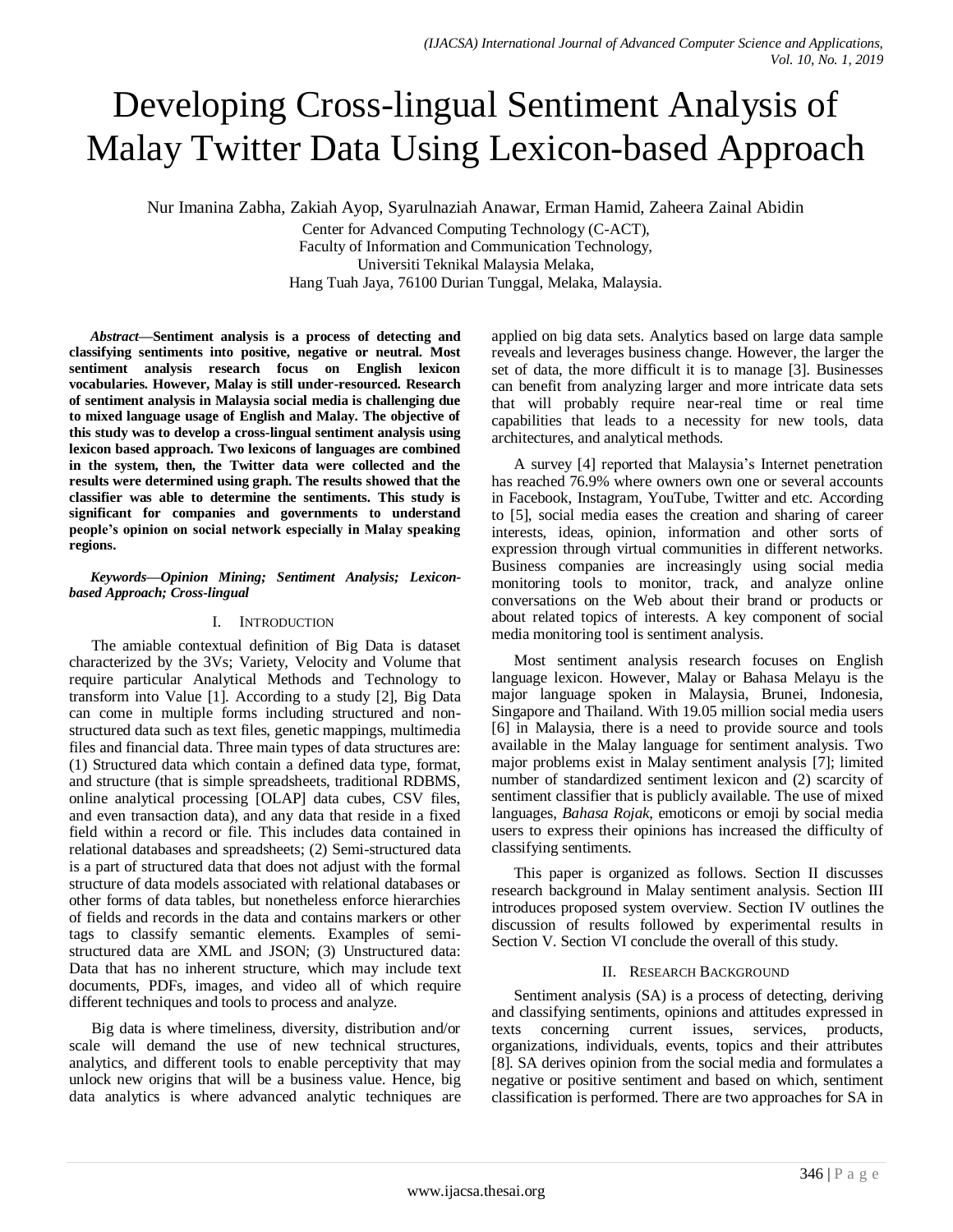classifying the sentiments [9]: machine learning approach which is also known as a supervised approach and lexiconbased approach is also known as unsupervised approach.

## *A. Machine Learning Approach*

Many researchers utilize machine learning approach to classify sentiments such as Naïve Bayes [10][11], k-NN [12], [13][14], and Support Vector Machine (SVM) [11]. In general, this approach collected large data and split into two; training data set and test data set. Training data set is used for classifier learning process and test data set is used to evaluate the classifier performance after the learning process is completed.

Sentiment analysis on movie review was proposed using the combination of Naïve Bayes (NB), Maximum Entropy (ME) and SVM [11]. The results show that SVM produces the best accuracy using unigram features. The authors believed that discourse analysis, focus ascertainment and co-reference identification could improve the accuracies of sentiment classification.

In Malay SA, [15], Malay text classifier on Malay movie review using SVM, NB and k-NN was proposed. The authors claimed that data collected are very "noisy" compared to English reviews. Without feature selection and feature reduction technique, the performance of sentiment classification is low. The authors continued their work to improve the Malay SA [16]. They proposed Feature Selection based on Immune Network System (FS-INS) inspired from Artificial Immune System (AIS) in sentiment training process with three common classifiers; NB, k-NN and SVM. FS-INS works better than other feature selection techniques in filter category.

# *B. Lexicon-based Approach*

A study [17] was the first to approach phrase-level sentiment analysis that first determines whether an expression is neutral or polar and then disambiguates the polarity of the polar expressions. A distinct approach on analyzing sentiment is by preparing a lexicon of negative and positive phrases. It is also known as the process of computationally categorizing and identifying opinions conveyed in phrases or texts, particularly in order to find out whether the writer's tendency towards a particular topic, product, etc. is neutral, positive or negative. Some other advances to anticipate the sentiments of words, expressions or documents are Natural Language Processing (NLP) [17]–[20], [21] and pattern-based [21]. A study [22] proposed Opinion Observer to compare various product features using language pattern mining.

In Malay SA, a Malay text classifier is developed using Lexicon-based approach from selected Facebook posts [23]. Text classifier was developed to study consumer opinion on low-cost carriers collected from Twitter posts [24]. Both studies [25], [24] built their own lexicon consisted of small number of sentiment words. To date, only a few research has developed Malay vocabulary text classifier using lexicon-based languages such as [7] and [26].

Machine learning approach produced high accuracy due to its high-quality training data. However, the performance drops when the same classifier is implemented in a different domain [27]. In contrast, lexicon based approach can be implemented in various domains, but slightly less accurate to machine learning approach.

# *C. Proposed Cross-language Lexicon-based Approach*

Based on the previous work in the past sentiment analysis, many researchers perform sentiment analysis on data from social media like Facebook, Twitter, Pinterest, etc. and mostly focus on English language because most natural language toolkit have excellent datasets of English language with emoticons and slangs. There is only few research of sentiment analysis that use other languages besides English. Malay SA of [25] and [24] used small-scale lexicon classifier. This work proposed cross-lingual sentiment analysis on the existing English and Malay lexicons on twitter data where Malay is considered as a limited resource language. This research is closely related to Malay SA by [25] and [14]. However, study [25] classify the data into emotions and study [14] used Malay Review Corpus. In this study, sentiment analysis on Twitter users in Malaysia using large lexicon classifier available was experimented and the accuracy is evaluated. Twitter data are chosen in this study due to its source of data. According to a study, [28] on Twitter an average amount of tweets sent are around 6000, which in minutes matches up to 350,000 tweets are being sent, which sums up to 500 million tweets in 24 hours and overall of 200 billion tweets a year. The number of tweets is used by many organizations, institutions and companies as their informative source.

The English [22] and Malay [26] lexicons were being tested in terms of their category whether the words are positive or negative. For English lexicon, they take the frequent pairs of nouns or noun phrases that appear at the beginning of a sentiment as sample of opinions whether negative or positive points of view and the most frequent sample in a positive opinion will be considered a "positive word" and vice versa. For Malay lexicon, Wordnet is used to rate the words through their meaning and synonym and using Naïve Bayes technique to recheck their accuracy points given by Wordnet. This study proposed creating a database of positive and negative lexicon with a mixture of English and Malay and using R to determine if the sentiment was positive or negative.

## III. METHODOLOGY

The proposed sentiment analysis system consists of three major phases as shown in [Fig. 1.](#page-2-0)

# *A. Preprocessing*

A search of a certain subject or hashtag will provide all tweets regarding that particular subject or hashtag. For example from the coding below will return a 1500 tweets of the 'subject' that was searched

#### tweet <- searchTwitter('subject', n=1500)

The data extracted for this research are Tweets from public accounts written by Malaysians on twitter. Raw tweets extracted from twitter is not suit for extracting features. Most tweets consist of special characters, messages, stop words, usernames, empty spaces, emoticons, time stamps, URL's, hash tags, abbreviations, etc. Thus, by cleaning the twitter data we are able to pre-process this data using R functions.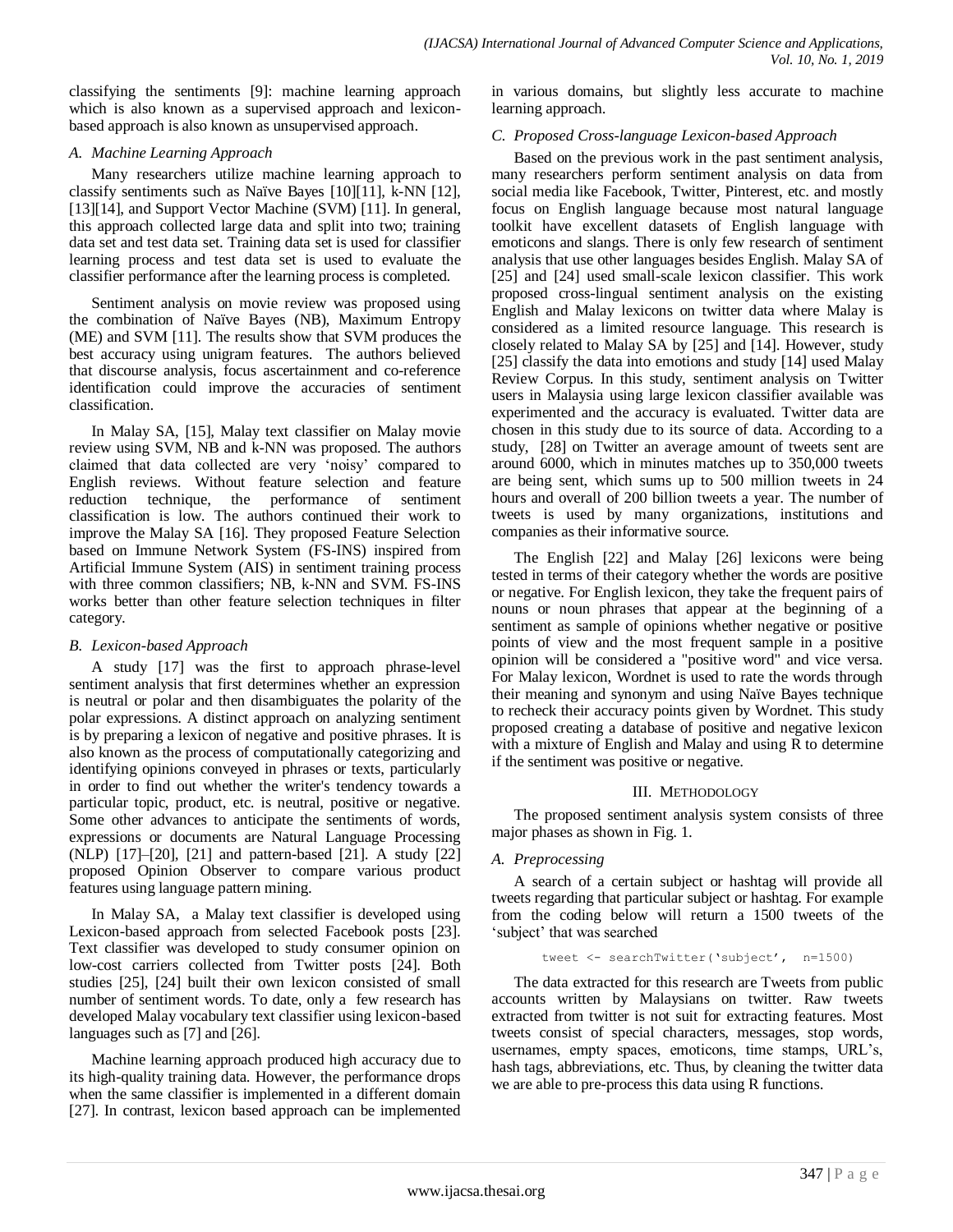

Fig. 1. The Proposed Sentiment Analysis Process Flow.

#### <span id="page-2-0"></span>*B. Lexicon*

There are two data that was used which combine the two most used language in Malaysia which is English and Malay. The English lexicon were generously provided by [22] for future researchers and data was regularly updated. The data was compiled by identifying the polarity of sentences. Frequent features are identified through association mining, and heuristic-guided pruning is applied. The technic of taking the frequent pairs of nouns or noun phrases that appear at the beginning of a sentiment will be a "representative sample" of opinions, both the negative and positive points of view will be covered in noun phrases or frequent nouns while others are placed in the infrequent features. Researchers [26] built a Malay sentiment lexicon based on Wordnet. All Malay words were already given their polarity where 1 represent a positive word while -1 represent a negative word whether the words are positive or negative (refer [Fig. 2\)](#page-2-1).

The English and Malay words are both grouped together for positive as well as the negative words. This combination will make analysis of twitter data easier as it can detect straight away where each word belongs to. Conjunction words like "for", "do", "and", "yet", "or", "ada", "di", "agar", "ialah", "kalau", etc, and Noun words like 'Doctor', 'food', and 'chicken', 'sempadan', 'wayang', 'buku', etc, are not in the Lexical Database and are considered as neutral (0).

#### *C. Sentiment Analysis*

This is where the sentiment score calculation is done. Based on its sentiment score, the tweets are categorized into two classes (positive and negative) by implementing the lexical based approach. Term Counting (TC) will be used for the calculation method as the positive or negative words are found on each document, and are used to determine the sentiment score [29]. This is a simple method of counting the positive and negative words found in the tweets. For example, if the sentence is

(A) "the movie was horrible and *mahal"*

|     | A              | B    |
|-----|----------------|------|
| 929 | berselerakan   | -1   |
| 930 | berseliput     | $-1$ |
| 931 | berselisih     | -1   |
| 932 | berselit-sepit | -1   |
| 933 | berseluk       | $-1$ |
| 934 | berselut       | $-1$ |
| 935 | bersemadi      | -1   |
| 936 | bersemangat    | 1    |
| 937 | bersemarak     | $-1$ |
| 938 | bersempelat    | -1   |
| 939 | bersempuras    | $-1$ |
| 940 | bersendeng     | $-1$ |
| 941 | bersendirian   | -1   |
| 942 | bersendu       | -1   |
| 943 | bersenjata     | 1    |
| 944 | bersentosa     | $-1$ |
| 945 | bersepah       | -1   |
| 946 | bersepahan     | -1   |
| 947 | bersepah-sepah | -1   |
| 948 | bersepaian     | -1   |
| 949 | bersepuh       | 1    |
| 950 | berserak       | -1   |
| 951 | berserakan     | $-1$ |
| 952 | berserak-serak | -1   |
| 953 | berserat-serat | $-1$ |

Fig. 2. A Sample of Malay Lexicon by [23].

<span id="page-2-1"></span>The word horrible has (-1) polarity same goes to the word *mahal* which also has (-1) polarity. If the TC were to be applied the result would be

$$
(0) + (0) + (0) + (-1) + (0) + (-1) = -2
$$

(B) "saya suka membaca, it's my favourite hobby"

The word *suka* has (+1) polarity same goes to the word favourite which also has a  $(+1)$  polarity. If the TC were to be applied the result would be

$$
(0) + (+1) + (0) + (0) + (0) + (+1) + (0) = +2
$$

A classifier was built with packages from R to calculate the sentiment from each tweet to count the polarity of the tweet whether positive, negative or neutral. A bar plot will also be generated after the score is calculated.

#### *D. Evaluation*

The data from sentiment analysis will be analyzed manually by a native Malaysian speaker. Then, it will be compared to the proposed method results in terms of accuracy. Due to the standardize nature of the lexicon, the system are bound to make a few mistakes while analyzing the data because the actual mean of the shorten word or dialect that Malaysian used could not be recognize by the system. For example:

(A) *"loning mu gi* interview *cari* experience*"*

The actual translation in English would be "Now you will attend the interview to gain experience".

(B) "I tk ske main game td"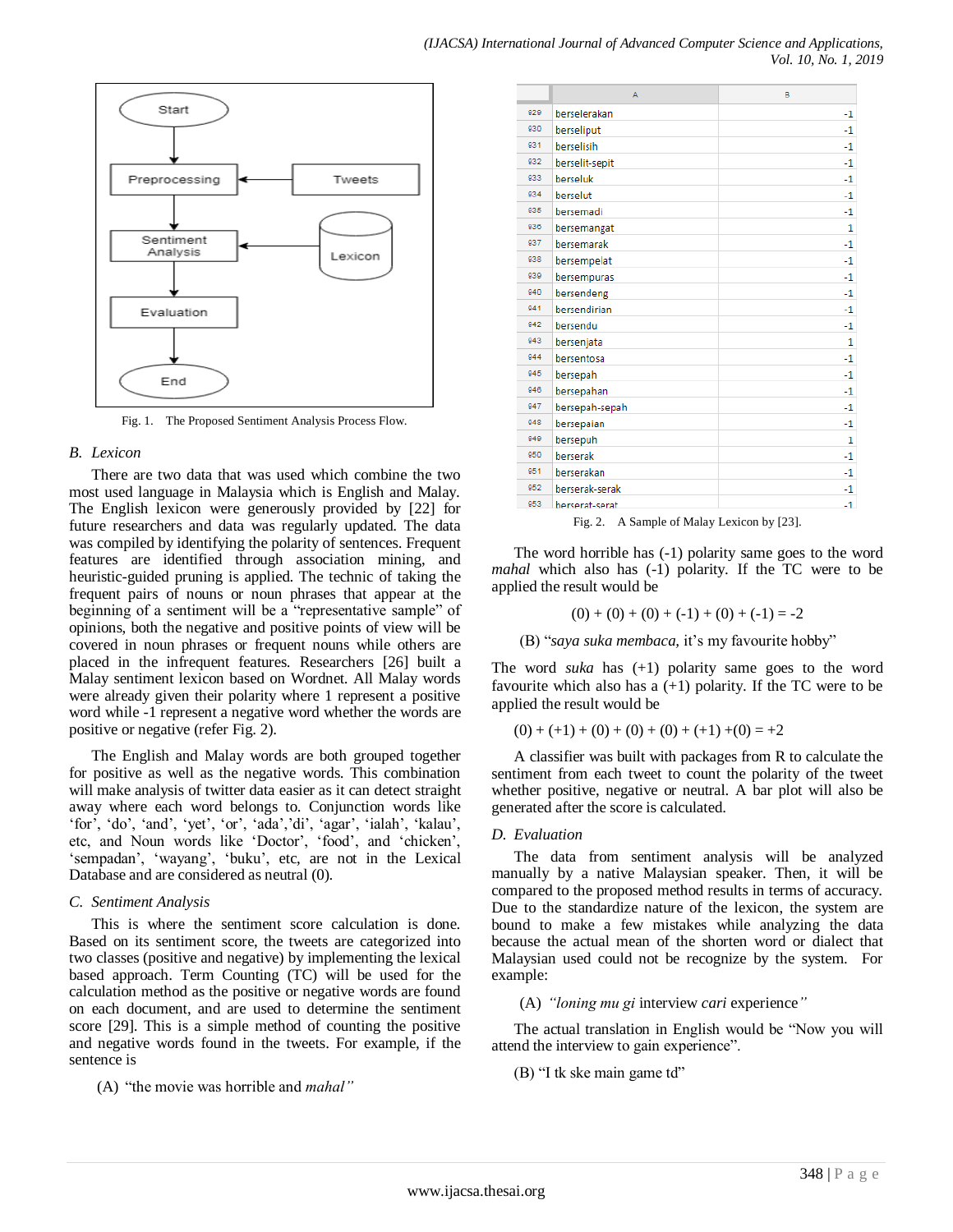| Sentimen v text | ▼                                                                  | Human <sup>V</sup> |
|-----------------|--------------------------------------------------------------------|--------------------|
| Positive        | RT @rizkinvisa: Support bisnes laki-laki anak malaysia. p          | Positive           |
| Negative        | RT @RTM_Malaysia: Program Lawatan Kerja YB Tuan @go                | <b>Neutral</b>     |
| Negative        | RT @info_malay: Absence of clear, practical policies cast          | Negative           |
| Negative        | RT @info malay: Tersadai di tapak parkir #Malaysia http            | <b>Neutral</b>     |
| Positive        | RT @info_malay: Jumlah kes rasuah yang dilaporkan di N             | Positive           |
| Positive        | RT @SSK00123: Top 5 Overseas Markets for #Viswasam :1              | <b>Neutral</b>     |
| Negative        | RT @info_malay: Guna aset kerajaan, jamu makan langgi              | Negative           |
| Negative        | info_malay: Visa problem for Indian transgender nothin             | Negative           |
| Positive        | info_malay: Works ministry to get RM90 million extra fo            | <b>Neutral</b>     |
| <b>Neutral</b>  | info_malay: ADUN bergelar Datuk direman #Malaysia ht               | Negative           |
| Neutral         | info_malay: 'Sudah-sudahlah kami dibebankan' #Mala                 | Negative           |
| Negative        | info malay: SPR Beri Amaran Salah Guna Aset Kerajaan,              | Negative           |
| <b>Neutral</b>  | urjoblessfan: [Malaysia GO](MAGAZINE) MAPS FEBRUAF                 | <b>Neutral</b>     |
| <b>Neutral</b>  | @rameshlaus: At the #Malaysia Box Office, for the 2nd              | <b>Neutral</b>     |
| Positive        | RT @anneroslan_: Senarai semak perbelanjaan untuk pe               | Positive           |
| <b>Neutral</b>  | 昨日はツインタワーにいってきたよ~~あの、                                              | <b>Neutral</b>     |
| Negative        | mr_gadget: #penangbridge crash was a result of too mud             | Negative           |
| <b>Neutral</b>  | RT @TERAGRE01964783: https://t.co/Uk0mCyHu3A#bloc                  | <b>Neutral</b>     |
| <b>Neutral</b>  | RT @newsfirst_ta: இலஞ்ச, ஊழல் ஆணைக்குழு                            | <b>Neutral</b>     |
| <b>Neutral</b>  | RT @AyaIsleemEn: δμδ ˌ#Palestine    δ <sup>2</sup> δ¾ #Malaysia ba | Negative           |
| Neutral         | Join our affiliate program to earn highest Recurring cash          | Positive           |
| Neutral         | இலஞ்ச, ஊழல் ஆணைக்குழு அதிகாரிகளை                                   | <b>Neutral</b>     |

 $T_p$  is the total data that were correctly categorized as true positive and E*on* is when an objective data is wrongly categorized to negative category by the proposed method. From this table, the performance of the proposed method was calculated using four measurement, which are the accuracy, precision, recall and F1. For this study, the equations to calculate the performance in positive category are as follows:

$$
accuracy = \frac{Tp + Too + Tnn}{total \; instances}
$$
 (1)

$$
precision = \frac{Tp}{Tp + Eop + Enp} \tag{2}
$$

$$
recall = \frac{Tp}{Tp + Epo + Epn} \tag{3}
$$

$$
F1 = \frac{2 \cdot precision \cdot recall}{precision \cdot recall}
$$
 (4)

### IV. RESULT

[TABLE II. s](#page-3-2)hows the performance measurement results of the proposed method for the English and Malay tweets.

<span id="page-3-2"></span>TABLE II. PERFORMANCE MEASUREMENT OF THE PROPOSED METHOD

| <b>Accuracy</b>  | 0.554 |
|------------------|-------|
| <b>Precision</b> | 0.478 |
| <b>Recall</b>    | 0.733 |
| F1               | 0.578 |

It can be observed that the F-Score from the result is quite adequate because usually the score are in a range of 0.0 - 1.0, where 1.0 would be a perfect system. The system has a high score on recall which shows that the system can accurately determine neutrality of the tweets. The accuracy and precision of this system is not very high, this is probably due to the usage of slangs, shorten words and dialects which the system were unable to process. In addition, the number of clean data collected is quite low which affect the confident level of the result.

## V. EXAMPLE ANALYSIS

The proposed system can still be used to search for controversial topics just to understand the public perception or opinion toward that topic.



<span id="page-3-3"></span>Fig. 4. Result of 'Kes Dera'.

Fig. 3. Example result for #Malaysia.

<span id="page-3-0"></span>The full sentences that the system would be able to analyse are "I *tidak suka main* game *tadi*".

# (C) " 我喜欢鸡肉"

Malaysia is made up of various culture and ethnic but this research will focus on two most used languages in Malaysia which is Bahasa Melayu and English.

[Fig. 3](#page-3-0) below show the example result of search tweets on #Malaysia. Due to recent restrictions by Twitter only the latest tweets can be extracted. From 1000 tweets set in the settings, it returns 100 tweets. From the pre-processing, the cleaning data produced 57 clean data.

The categorization of the sentiments is assessed manually by a native Malaysian speaker. [TABLE I. w](#page-3-1)ill be used to compare the performance of the method and the manual assessment by the speaker [7]. The three class contingency table represents the positive, negative and objective sentiments.

<span id="page-3-1"></span>TABLE I. CONTINGENCY TABLE FOR SENTIMENT CATEGORIES TO COMPARE BETWEEN HUMAN ASSESSMENT AND PROPOSED METHODS

|               |                 | <b>Propose methods</b> |           |                 |
|---------------|-----------------|------------------------|-----------|-----------------|
|               |                 | <b>Positive</b>        | Objective | <b>Negative</b> |
|               | <b>Positive</b> | $T_p$                  | Epo       | Epn             |
| <b>Expert</b> | Objective       | Eop                    | Too       | Eon             |
|               | <b>Negative</b> | Enp                    | Eno       | Tnn             |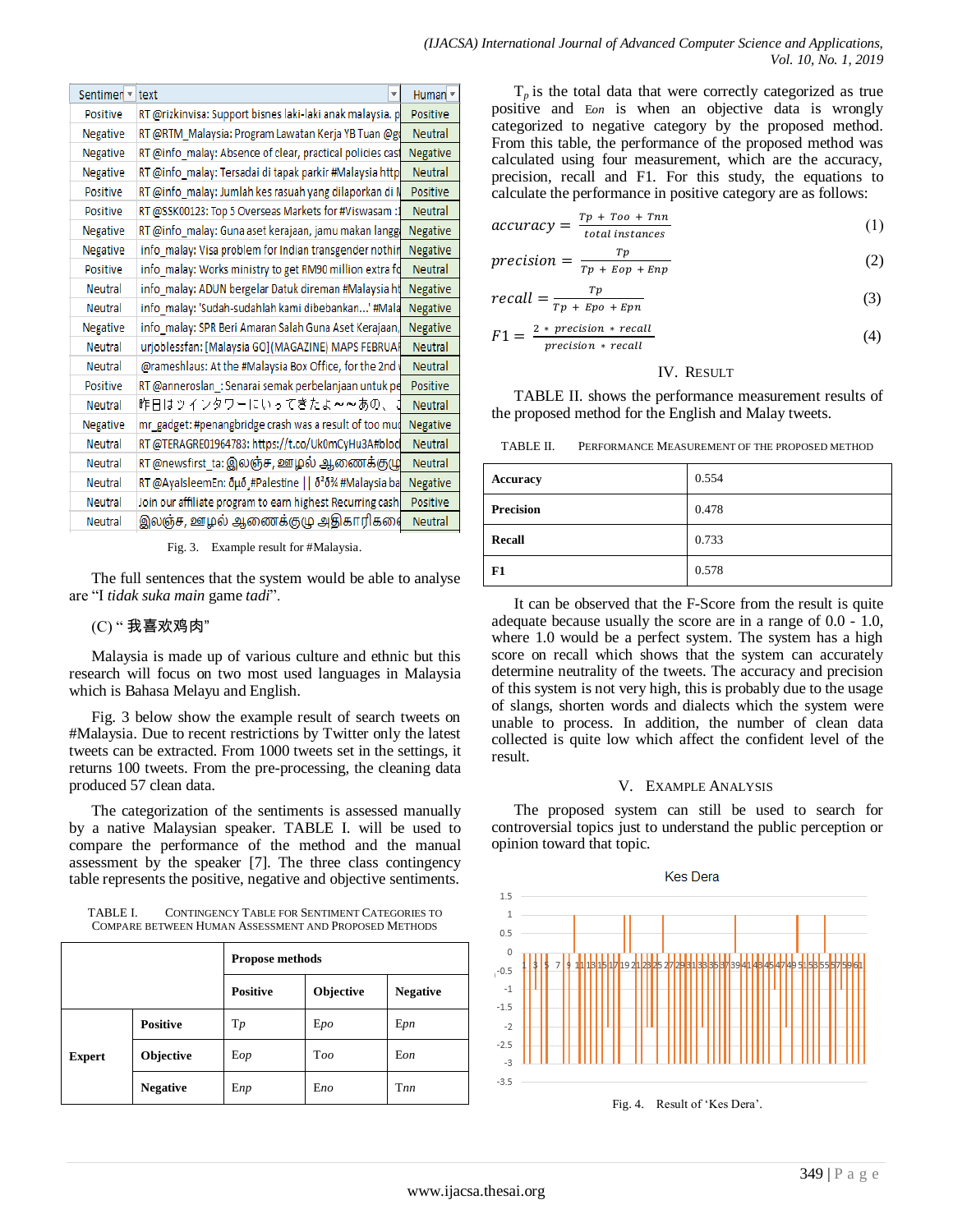A few controversial topics were being analyzed to view the accuracy of the system. Abuse has always been a serious issue. With this system, the term "Kes Dera" was searched. From [Fig. 4,](#page-3-3) it can be seen that the public was angry and posted various negative remarks about the issue.

Another hot issue was service tax. A comparison between Goods and Services Tax (GST) and the new tax Sales and Services Tax (SST) was searched using this system. [Fig. 5](#page-4-0) and [Fig. 6](#page-4-1) show the latest public perception or opinion on both tax systems.

In [Fig. 5,](#page-4-0) there were mixed feelings towards GST taxing system but if compared to [Fig. 6,](#page-4-1) there were a lot of negative opinions on SST than GST.





<span id="page-4-0"></span>

Fig. 6. Result of SST.

<span id="page-4-2"></span><span id="page-4-1"></span>

Recently, LGBT has been a debatable issue that impacted the Malaysians. Malaysia is a country where Islam is an official religion, but other religions are allowed to follow their own religious practices. LGBT is an ongoing movement to fight for its belief. The movement is not widely accepted by local communities globally but are more popular in the United States. Various public opinion on LGBT in Malaysia can be viewed (refer [Fig. 7\)](#page-4-2).

[Fig. 7](#page-4-2) shows a balanced amount of negative and positive opinion. Each person is entitled to their own opinion on any matter. This system is only created to mine positive, negative or neutral comments, opinion or messages from twitter users.

#### VI. CONCLUSION

In conclusion, a cross-lingual sentiment analysis has been developed to analyze tweeter data from Malaysian social media users. The system has successfully analyzed the two largely used languages in Malaysia; English and Malay. Four performance parameter has been measured. The results show that it has high recall which shows that the result can be trusted. However, the proposed method has average accuracy due to the usage of slangs, shorten words and dialects. This model can still analyze what the public feel about a certain topic that revolves in Malaysia. This could greatly help a certain brand or company to understand what a person or a customer comment about their product. However, this system cannot analyze dialect and detect shorten words that is widely used in the social media. For future work, the lexicon will include words in short form, slangs, different dialects and stop words.

#### ACKNOWLEDGMENT

We would like to express a deep gratitude to the Center of Advanced Computing Technology (C-ACT), Fakulti Teknologi Maklumat dan Komunikasi, Universiti Teknikal Malaysia Melaka (UTeM) for supporting the study.

#### **REFERENCES**

- [1] A. De Mauro, M. Greco, and M. Grimaldi, "A formal definition of Big Data based on its essential features," Libr. Rev., vol. 65, no. 3, pp. 122– 135, 2016.
- [2] D. Dietrich, B. Heller, and B. Yang, "Data Science & Big Data Analytics: Discovering," Anal. Vis. Present. Data, 2015.
- [3] P. Russom, "Big Data Analytics. TWDI best practices report," 2012.
- [4] Malaysian Communications and Multimedia Commission, "Internet Users Survey 2017," 2017.
- [5] J. H. Kietzmann, K. Hermkens, I. P. McCarthy, and B. S. Silvestre, "Social media? Get serious! Understanding the functional building blocks of social media," Bus. Horiz., vol. 54, no. 3, pp. 241–251, 2011.
- [6] "Number of social network users in Malaysia 2022 | Statistic." [Online]. Available: https://www.statista.com/statistics/489233/number-of-socialnetwork-users-in-malaysia/. [Accessed: 26-Dec-2018].
- N. A. Nasharuddin, M. T. Abdullah, A. Azman, and R. A. Kadir, "English and Malay cross-lingual sentiment lexicon acquisition and analysis," in International Conference on Information Science and Applications, 2017, pp. 467–475.
- [8] K. Ravi and V. Ravi, "A survey on opinion mining and sentiment analysis: Tasks, approaches and applications," Knowledge-Based Syst., vol. 89, pp. 14–46, 2015.
- [9] E. Kasmuri and H. Basiron, "Subjectivity analysis in opinion mining A systematic literature review," Int. J. Adv. Soft Comput. its Appl., vol. 9, no. 3, pp. 132–159, 2017.